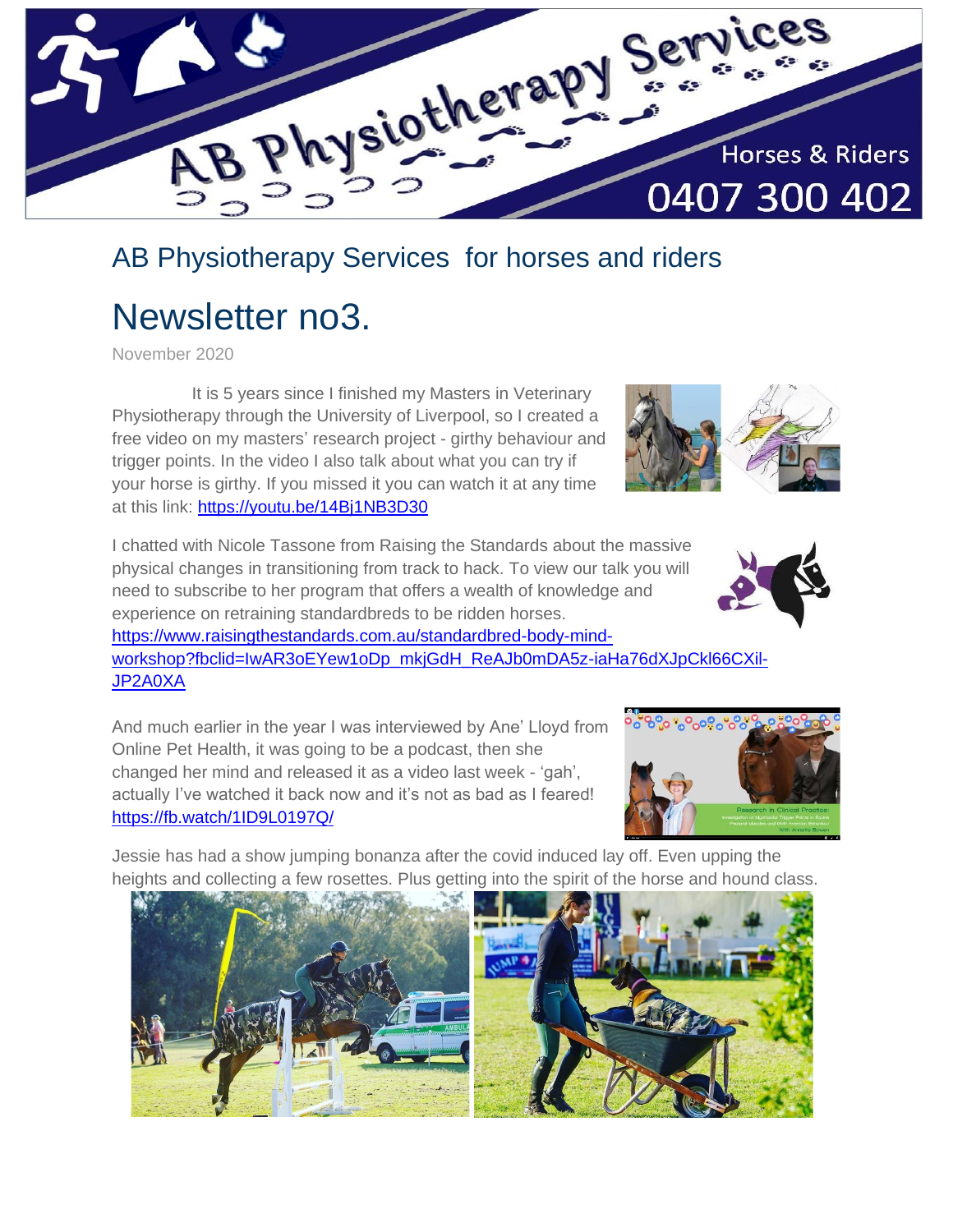Morgan and Max have been getting out and about, and are awaiting the arrival of a new saddle thanks to Lou Collins – a comfortable saddle for horse and rider is such an important foundation

for ease of movement and minimizing issues in the subsequent building blocks of training and performance.

Ruben has been weaned and continues to grow



approaching his first birthday at the end of November and his Mum Ruby has found a farm home, where she will be shared by mother and daughter, thank you to everyone who inquired.

Wishing you a Merry Christmas and a peaceful summer. From, your local qualified professional in Veterinary Physiotherapy.

### But first a cartoon …

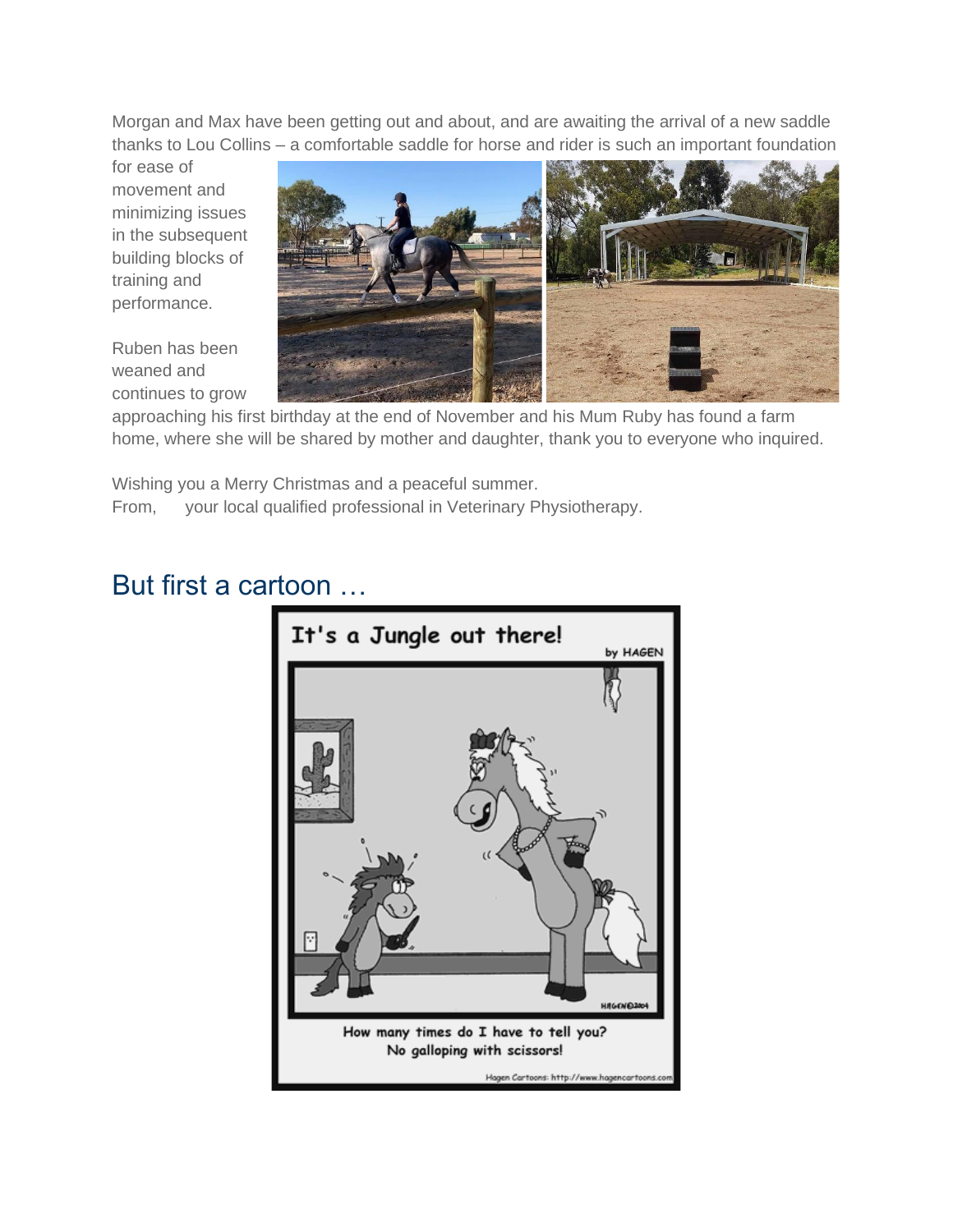#### Horse Life Hack

If you haven't got one of those fancy gear cleaning hooks that hang from the ceiling in your tack room, like in those photos of elegant European stables, a horseshoe can be very useful to hang bridles etc on whilst cleaning, and an old tooth brush is ideal for removing jockeys (dried on sweat/dirt).



#### **Persistence**

It takes persistence to erase a bad habit. Keep striving for progress. Whilst 10,000 hours is often quoted as required to become an expert in a topic (about 27years if you did 1hr a day every day!), it is suggested that 3 weeks of reminders and 90 days of consistent effort is long enough to form a new habit. The key is not necessarily hours of repetition, but shorter periods of focused deliberate practice. So, if some of your goals from the start of the year have been languishing, you might like to look at them, choose a small precise aspect of one and see what you can achieve in the last 6 weeks of this year through persisting and deliberately practicing. Follow AB Physiotherapy Services on facebook.

<https://www.facebook.com/ABPhysiotherapyServicesforanimals>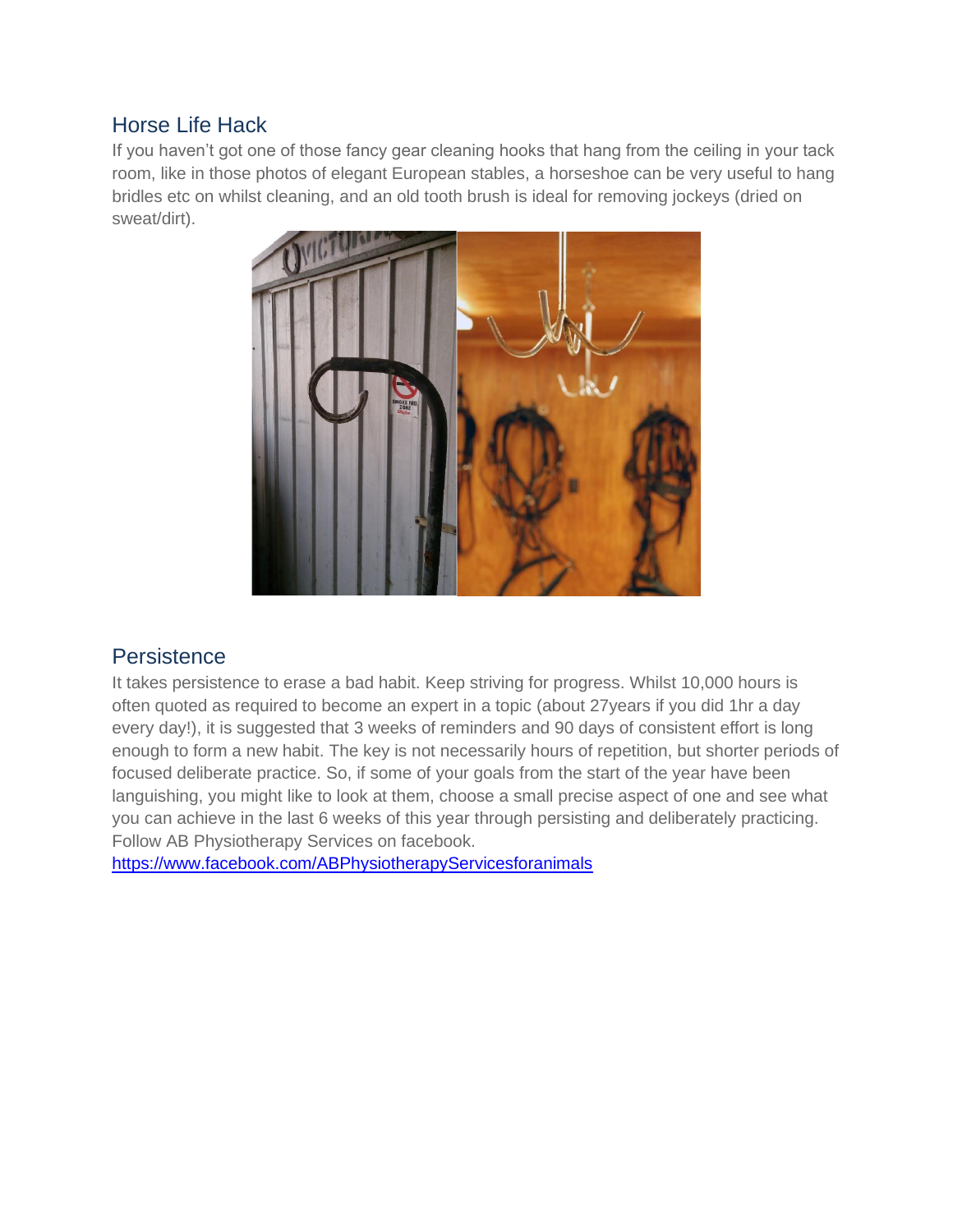

#### Hot weather

As the weather once again warms up get into the routine of riding early or late to avoid the worst of the heat, make sure you cool your horse down thoroughly and you might like to revisit my blog Pre-cooling works:

#### [https://www.abphysio4horseandrider.com/post/pre-cooling](https://www.abphysio4horseandrider.com/post/pre-cooling-works)[works](https://www.abphysio4horseandrider.com/post/pre-cooling-works)

Coming soon - keep an eye out for the next blog which will be looking at the science around using rugs in summer.

Feedback please - if there is a particular topic you would like me to cover in a blog let me know.



#### Newsletter Bonus

Too hot to ride – visualise riding instead. Mental rehearsal, virtual practice, whatever you like to call it; if you make it as real as possible it has big benefits. It can improve our confidence, help strengthen neural pathways to form new habits (mental, physical and emotional habits), improving performance and is something we often don't make enough time for.